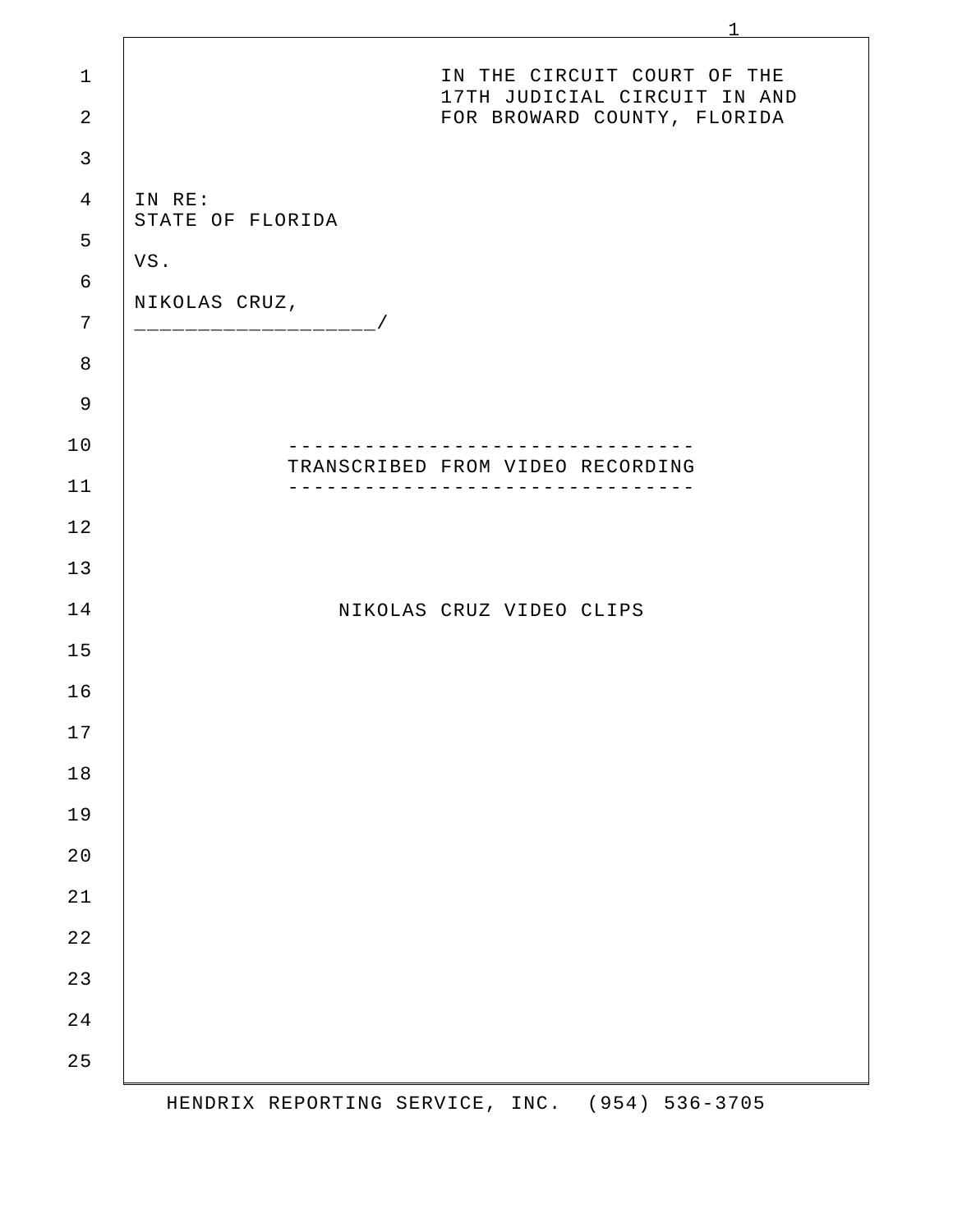VID\_20180208\_143919 

NIKOLAS CRUZ: All right. So here's the plan. I'm gonna go take Uber in the afternoon before 2:40. From there I'll go into the - onto school campus, walk up the stairs, unload my bags and get my AR and shoot people down at the main -- what is it? -- the main courtyard, wait, and people will die. 

HENDRIX REPORTING SERVICE, INC. (954) 536-3705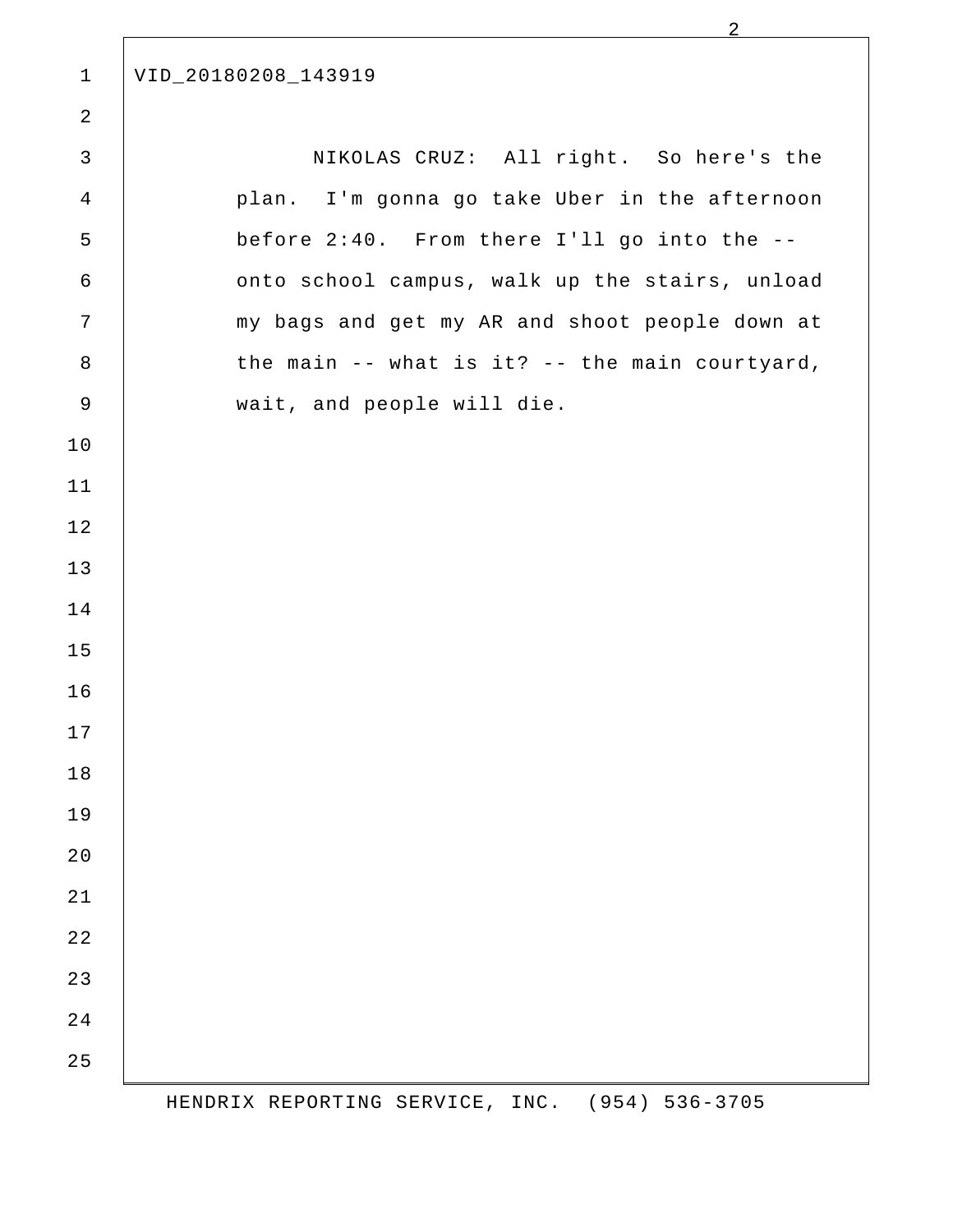## VID\_20180211\_134700

NIKOLAS CRUZ: Today is the day. The day that it all begins. The day of my massacre shall begin. All the kids in school will run and fear and hide. From the wrath of my power they will know who I am.

3

I am nothing. I am no one. My life is nothing and meaningless. Everything that I hold dear I let go beyond your half. Every day I see the world ending another day. I live a lone life, live in seclusion and solitude. I hate everyone and everything.

With the power of my AR you will all know who I am. I had enough of being told what to do and when to do. I had enough of being - telling me that I'm a idiot and a dumb ass, when real life you're all the dumb ass. You're all stupid and brainwashed by these fucking political government programs. You will all see. You will all know who my name is.

My love for you, Angie, will never go away. I hope to see you in the afterlife. From one day or another you will end and we'll all die. 22 23 24 25

HENDRIX REPORTING SERVICE, INC. (954) 536-3705

1

2

3

4

5

6

7

8

9

10

11

12

13

14

15

16

17

18

19

20

21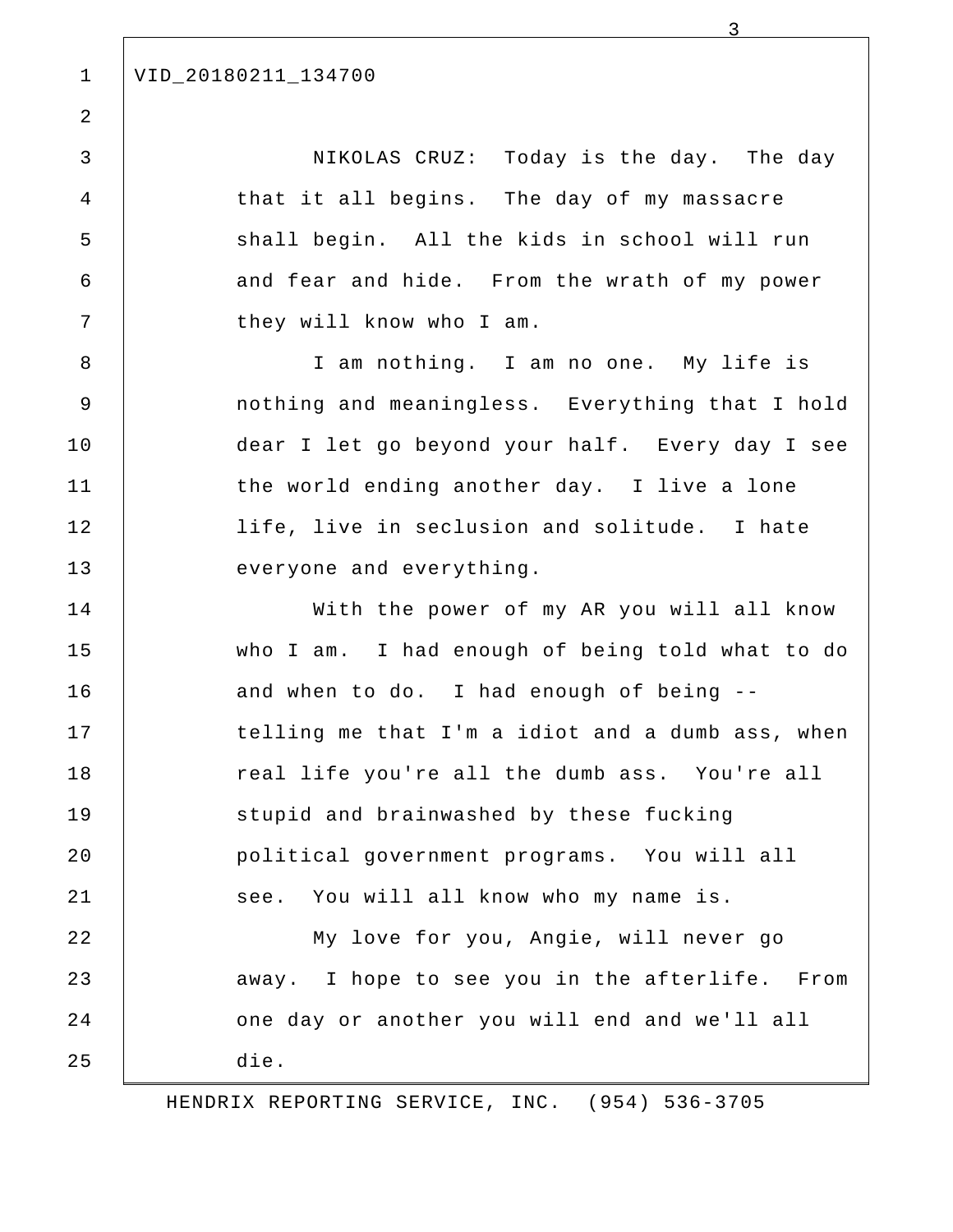| $\mathbf{1}$   | VID_20180211_135505                              |
|----------------|--------------------------------------------------|
| $\sqrt{2}$     | NIKOLAS CRUZ: Hello. My name is Nick and         |
| $\mathsf{3}$   | I'm gonna be the next school shooter of 2018.    |
| $\overline{4}$ | My goal is at least 20 people with an AR-15 and  |
| 5              | a couple tracer rounds. I think I can do -- get  |
| 6              | done.                                            |
| 7              | Location is Stoneman Douglas in Parkland,        |
| $\,8\,$        | Florida. It's gonna be a big event. And when     |
| $\mathsf 9$    | you see me on the news, you'll all know who I am |
| 10             | (laughing). You're all going to die. Pew,        |
| 11             | pew-pew, pew, pew, pew, pew. Ah, yeah. Can't     |
| 12             | wait.                                            |
| 13             |                                                  |
| 14             |                                                  |
| 15             |                                                  |
| 16             |                                                  |
| 17             |                                                  |
| 18             |                                                  |
| 19             |                                                  |
| 20             |                                                  |
| 21             |                                                  |
| 22             |                                                  |
| 23             |                                                  |
| 24             |                                                  |
| 25             |                                                  |

 $\Gamma$ 

HENDRIX REPORTING SERVICE, INC. (954) 536-3705